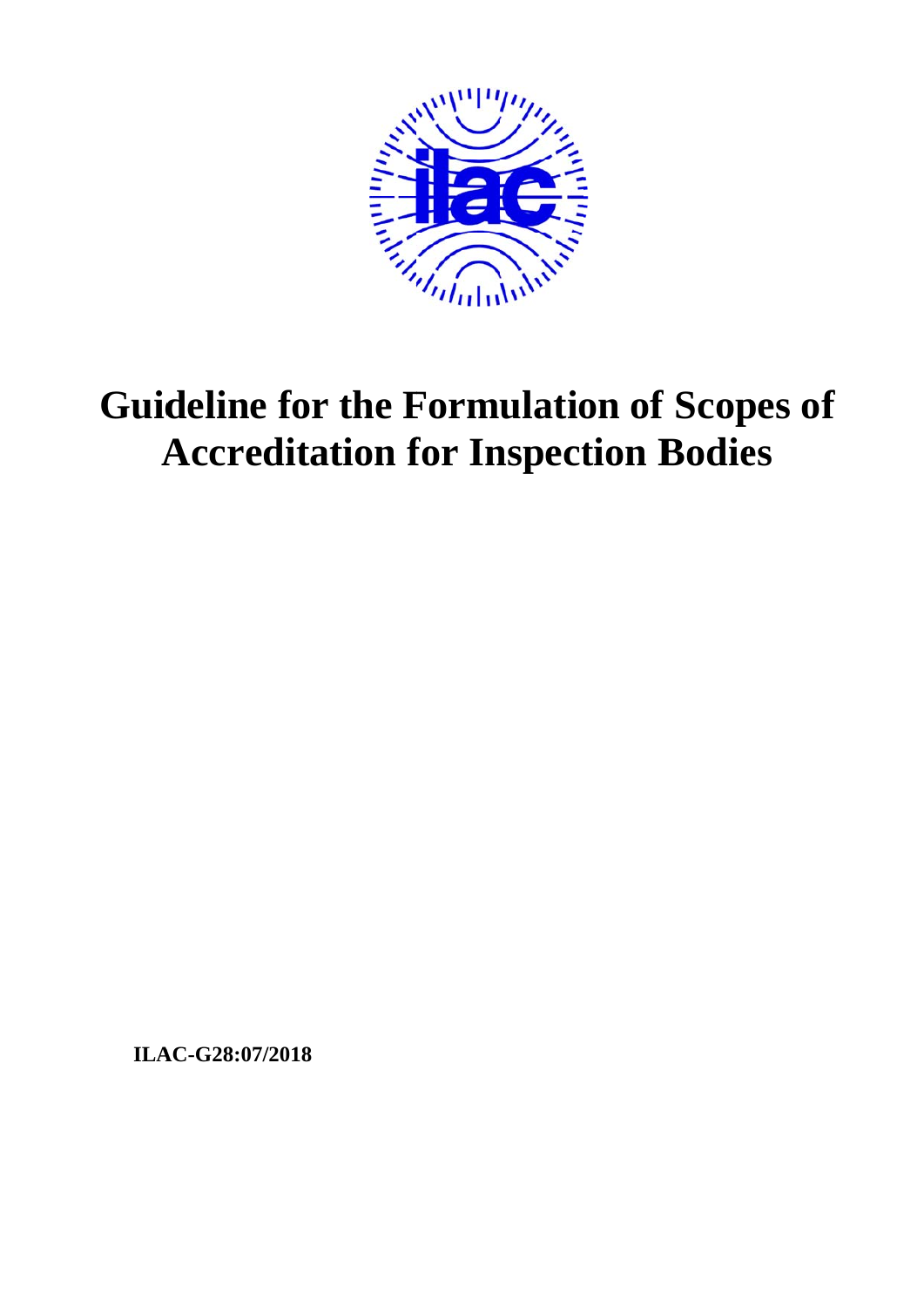# **About ILAC**

ILAC is the global association for the accreditation of laboratories, inspection bodies, proficiency testing providers and reference material producers, with a membership consisting of accreditation bodies and stakeholder organisations throughout the world.

It is a representative organisation that is involved with:

- the development of accreditation practices and procedures,
- the promotion of accreditation as a trade facilitation tool,  $\bullet$
- supporting the provision of local and national services,
- the assistance of developing accreditation systems,
- the recognition of competent testing (including medical) and calibration laboratories, inspection  $\bullet$ bodies, proficiency testing providers and reference material producers around the world.

ILAC actively cooperates with other relevant international organisations in pursuing these aims.

ILAC facilitates trade and supports regulators by operating a worldwide mutual recognition arrangement – the ILAC Arrangement - among Accreditation Bodies (ABs). The data and test results issued by laboratories, and inspection bodies, collectively known as Conformity Assessment Bodies (CABs), accredited by ILAC Accreditation Body members are accepted globally via this Arrangement. Thereby, technical barriers to trade, such as the re-testing of products each time they enter a new economy is reduced, in support of realising the free-trade goal of "accredited once, accepted everywhere".

In addition, accreditation reduces risk for business and its customers by assuring that accredited CABs are competent to carry out the work they undertake within their scope of accreditation.

Further, the results from accredited facilities are used extensively by regulators for the public benefit in the provision of services that promote an unpolluted environment, safe food, clean water, energy, health and social care services.

Accreditation Bodies that are members of ILAC and the CABs they accredit are required to comply with appropriate international standards and the applicable ILAC application documents for the consistent implementation of those standards.

Accreditation Bodies having signed the ILAC Arrangement are subject to peer evaluation via formally established and recognised regional cooperation bodies using ILAC rules and procedures prior to becoming a signatory to the ILAC Arrangement.

The ILAC website provides a range of information on topics covering accreditation, conformity assessment, trade facilitation, as well as the contact details of members. Further information to illustrate the value of accredited conformity assessment to regulators and the public sector through case studies and independent research can also be found at www.publicsectorassurance.org.

# For more information, please contact:

The ILAC Secretariat PO Box 7507 Silverwater NSW 2128 Australia Phone: +61 2 9736 8374 Email: ilac@nata.com.au Website: www.ilac.org

w @ILAC\_Official

https://www.youtube.com/user/IAFandILAC

#### © Copyright ILAC 2018

ILAC encourages the authorised reproduction of its publications, or parts thereof, by organisations wishing to use such material for areas related to education, standardisation, accreditation, or other purposes relevant to ILAC's area of expertise or endeavour. The document in which the reproduced material appears must contain a statement acknowledging ILAC's contribution to the document.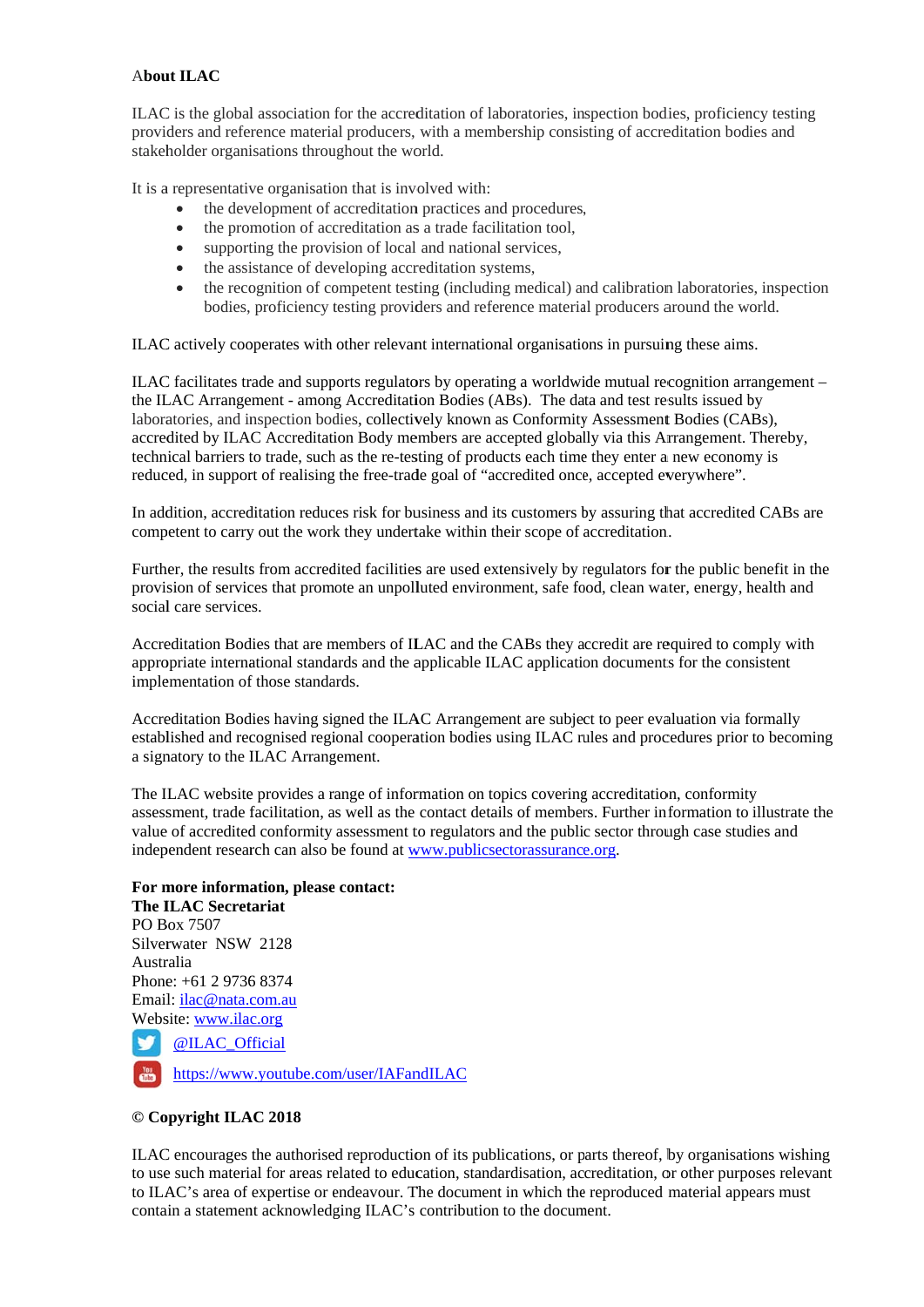# **TABLE OF CONTENTS**

| 1. |     |                                                     |  |  |  |
|----|-----|-----------------------------------------------------|--|--|--|
|    | 1.1 |                                                     |  |  |  |
|    | 1.2 |                                                     |  |  |  |
|    | 1.3 |                                                     |  |  |  |
|    | 1.4 |                                                     |  |  |  |
| 2. |     |                                                     |  |  |  |
|    | 2.1 |                                                     |  |  |  |
|    | 2.2 |                                                     |  |  |  |
|    | 2.3 |                                                     |  |  |  |
|    | 2.4 |                                                     |  |  |  |
|    | 2.5 |                                                     |  |  |  |
|    | 2.6 |                                                     |  |  |  |
|    | 2.7 |                                                     |  |  |  |
|    |     |                                                     |  |  |  |
|    |     | ANNEX B - EXAMPLES OF INSPECTION SCOPE CONTENTS  17 |  |  |  |

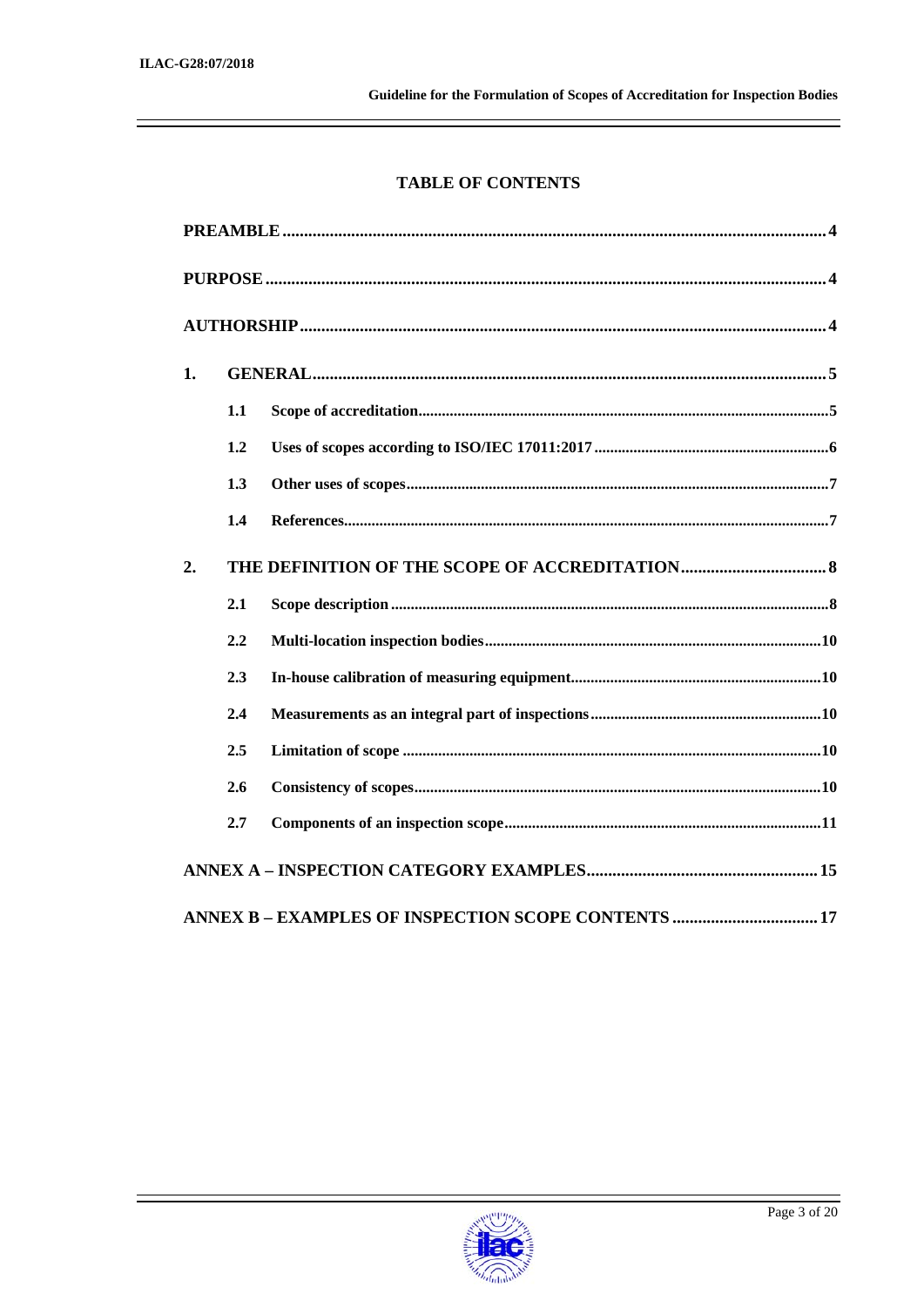# **PREAMBLE**

Accreditation is third-party attestation related to a conformity assessment body conveying formal demonstration of its competence to carry out specific conformity assessment tasks. The scope of accreditation of an inspection body is the formal and precise statement of the extent and limitations of the specific conformity assessment tasks in which the inspection body has satisfactorily demonstrated competence to an accreditation body. The competencies required for inspection work vary with the type of item inspected, the purpose of the inspection, the stage of the item from creation to disposal and any stage in between. A scheme for defining the extent and limitations of competence of an inspection body must incorporate all the parameters required for any type of inspection. This guidance document attempts to identify the parameters required. The assessment (and reassessment) of the scope of accreditation represents the core of the accreditation process and may be defined as the set of operations carried out by the Accreditation Body (AB) in order to ensure, with an adequate degree of confidence, that the inspection body has the competence to provide all the services defined by the scope reliably.

# **PURPOSE**

The purpose of this publication is to assist ABs in consistently meeting the requirements of ISO/IEC 17011:2017 associated with scopes and to encourage an effective and harmonised approach to scopes among Accreditation Bodies in relation to ISO/IEC 17020:2012.

# **AUTHORSHIP**

ILAC G28:07/2018 was developed by a working group of the ILAC inspection Committee and approved for publication by the ILAC General Assembly in 2018.

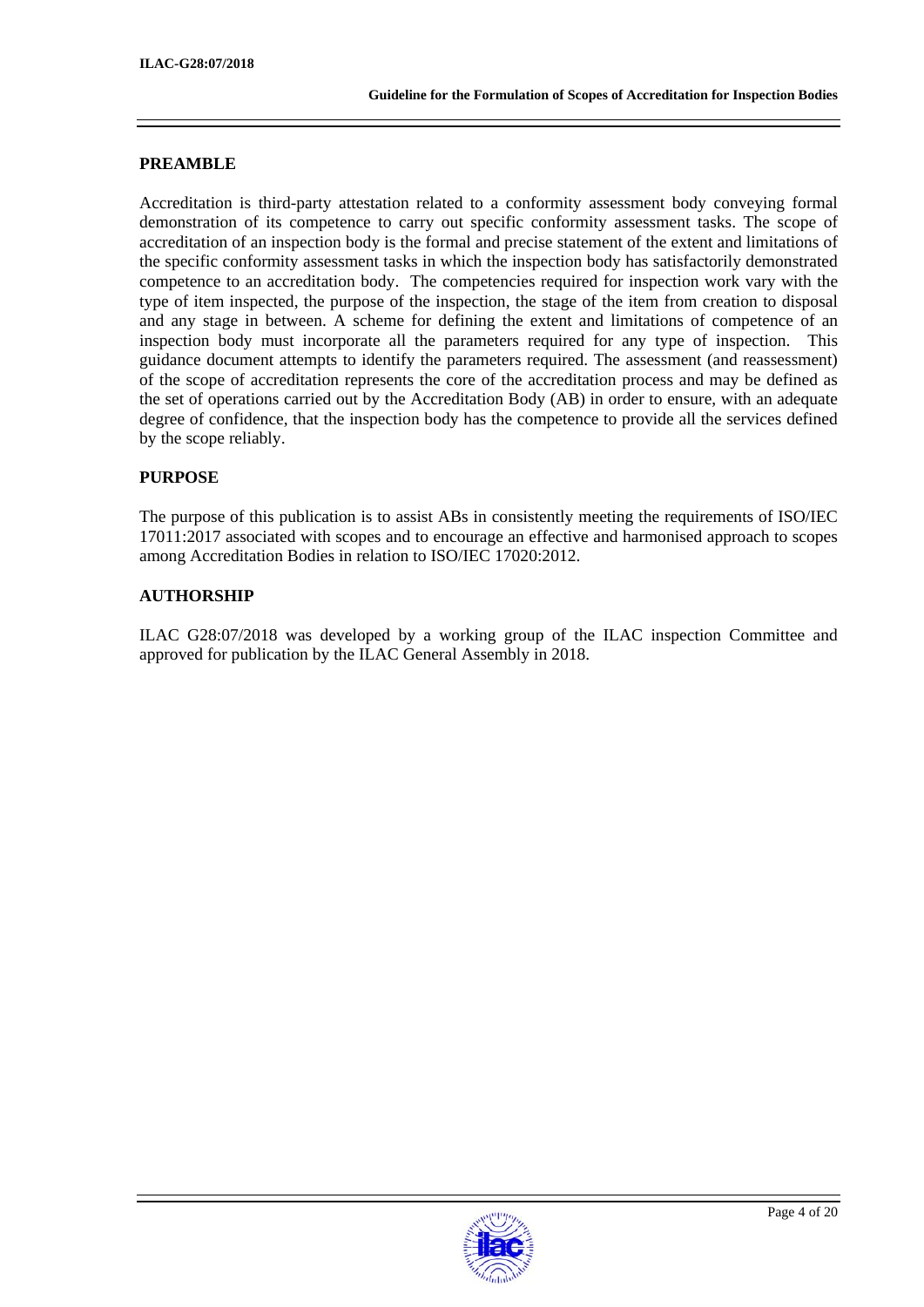# **1. GENERAL**

#### **1.1 Scope of accreditation**

ISO/IEC 17011:2017 Clause 3.6 defines the scope of accreditation of an inspection body as the specific conformity assessment services for which accreditation is sought or has been granted. This definition does not define the level of detail to be included in a scope statement.

ISO/IEC 17011:2017 Clause 7.8.4 refers to flexibles scopes. This document does not differentiate between flexible and fixed scopes. The guidance provides a great deal of inherent flexibility. The AB may decide to sub-divide a field of inspection to provide a very limited and specific scope or not sub-divide a field of inspection to provide a more flexible scope to reflect the extent and limitations of an individual inspection body.

ISO/IEC 17011:2017 Clause 3.14 defines that the granting of accreditation shall be for a defined scope.

ISO/IEC 17011:2017 Clause 3.15 defines that maintenance of accreditation shall be for a previously defined scope.

ISO/IEC 17011:2017 Clause 3.16 defines that the extending of accreditation involves adding conformity assessment activities to the scope of accreditation.

ISO/IEC 17011:2017 Clause 3.17 defines that reducing of accreditation involves cancelling part of a previously defined scope.

ISO/IEC 17011:2017 Clause 3.18 defines that the suspension of accreditation involves the placing of restriction on all or part of a previously defined scope.

ISO/IEC 17011:2017 Clause 3.19 defines that the withdrawal of accreditation involves the cancellation of the full scope of accreditation.

ISO/IEC 17011:2017 Clause 3.25 states that witnessing, as part of assessment shall be within the scope of accreditation. This implies that the scope of accreditation must be sufficiently detailed to facilitate the planning of appropriate witnessing where relevant.

ISO/IEC 17011:2017 Clause 3.32 defines a technical expert as a person who provides specific knowledge or expertise related to the scope of accreditation. This implies that the scope must be sufficiently detailed to facilitate the selection of appropriate technical experts for an assessment when required.

ISO/IEC 17011:2017 clause 7.8.1 requires the accreditation body to provide information on the accreditation to the accredited conformity assessment body including the scope of accreditation. See also clause 8.2.2 publicly available information.

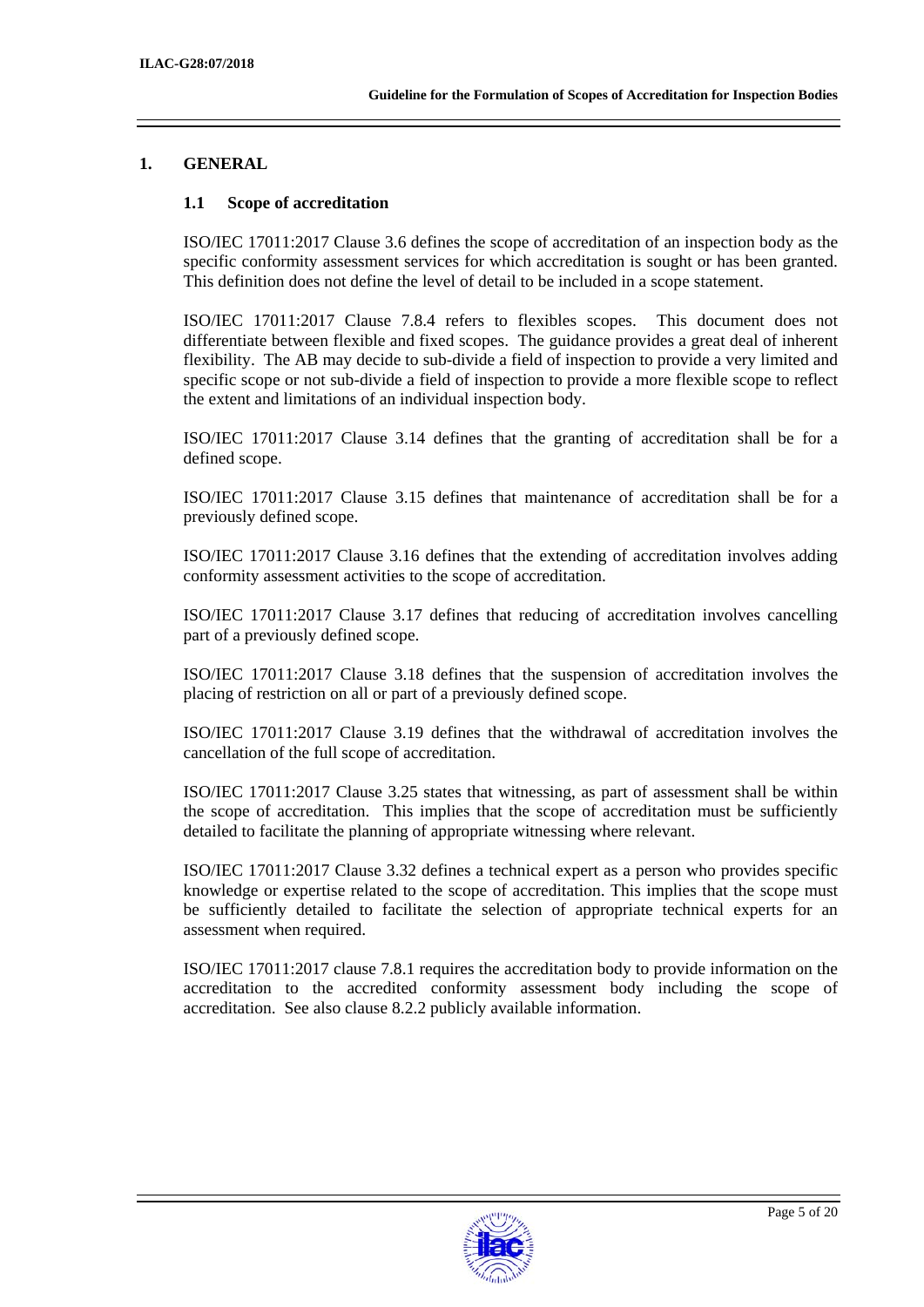ISO/IEC 17011:2017 clause 7.8.3(b) requires that the scope of accreditation for inspection bodies shall identify, as a minimum

- the type of inspection body, e.g. as defined in 4.1.6 and Annex A: of ISO/IEC 17020:2012 (referred to as "level of independence" in this document for clarity.)
- inspection scheme, where relevant
- the field of inspection for which accreditation has been granted
- the range of inspection for which accreditation has been granted
- the regulations, inspection methods, standards and/or specifications containing the requirements against which the inspection is to be performed, as applicable.

ISO/IEC 17011:2017 Clause 8.2.2 requires that the accreditation body make publicly available scopes of accreditation, which shall be updated regularly to reflect changes of scope for any reason, including suspension or withdrawal of accreditation.

ISO/IEC 17020:2012 Annex A refers to 'items inspected'. This document does not explicitly use the term 'item inspected' as this term may include a combination of inspection category, inspection field, range of inspections and stage of inspection.

The formulation and assessment of the scope of accreditation represents the core of the accreditation process. The role of the Accreditation Body is to ensure (to an adequate degree of confidence) that the `inspection body has the competence to offer all the services defined in the scope.

#### **1.2 Uses of scopes according to ISO/IEC 17011:2017**

The requirement to formulate a scope of accreditation and the mandatory elements are clear in ISO/IEC 17011:2017 as outlined above. Non-mandatory content and level of detail that should be included in scopes are implied in ISO/IEC 17011:2017 through references to scopes in other clauses.

Clause 3.22, the definition of **assessment**, states that the assessment of a conformity assessment body must be for a defined scope. This implies the need for sufficient detail in an agreed scope statement to define the coverage of the assessment.

Clause 7.2.1(c) requires a clearly defined scope to be included in the application for accreditation. Clearly defined, implies sufficient detail to enable the AB to assemble an appropriate assessment team.

Several other clauses of ISO/IEC 17011:2017 refer to the scope in relation to selection of assessment teams, in particular:

Clause 3.32, the definition of a technical expert implies that scopes to be assessed and the definition of the competence of an assessment team should be related. As individuals have varying breadths and depths of expertise, effectively matching a team member to an assessment task implies a level of detail in the definition of the scope to be assessed.

Clause 7.4.1 states that, "The accreditation body shall appoint an assessment team consisting of a team leader and, where required, a suitable number of assessors and/or technical experts for the scope to be assessed. When selecting the assessment team, the accreditation body shall ensure that the expertise brought to each assignment is appropriate. In particular, the team as a whole:

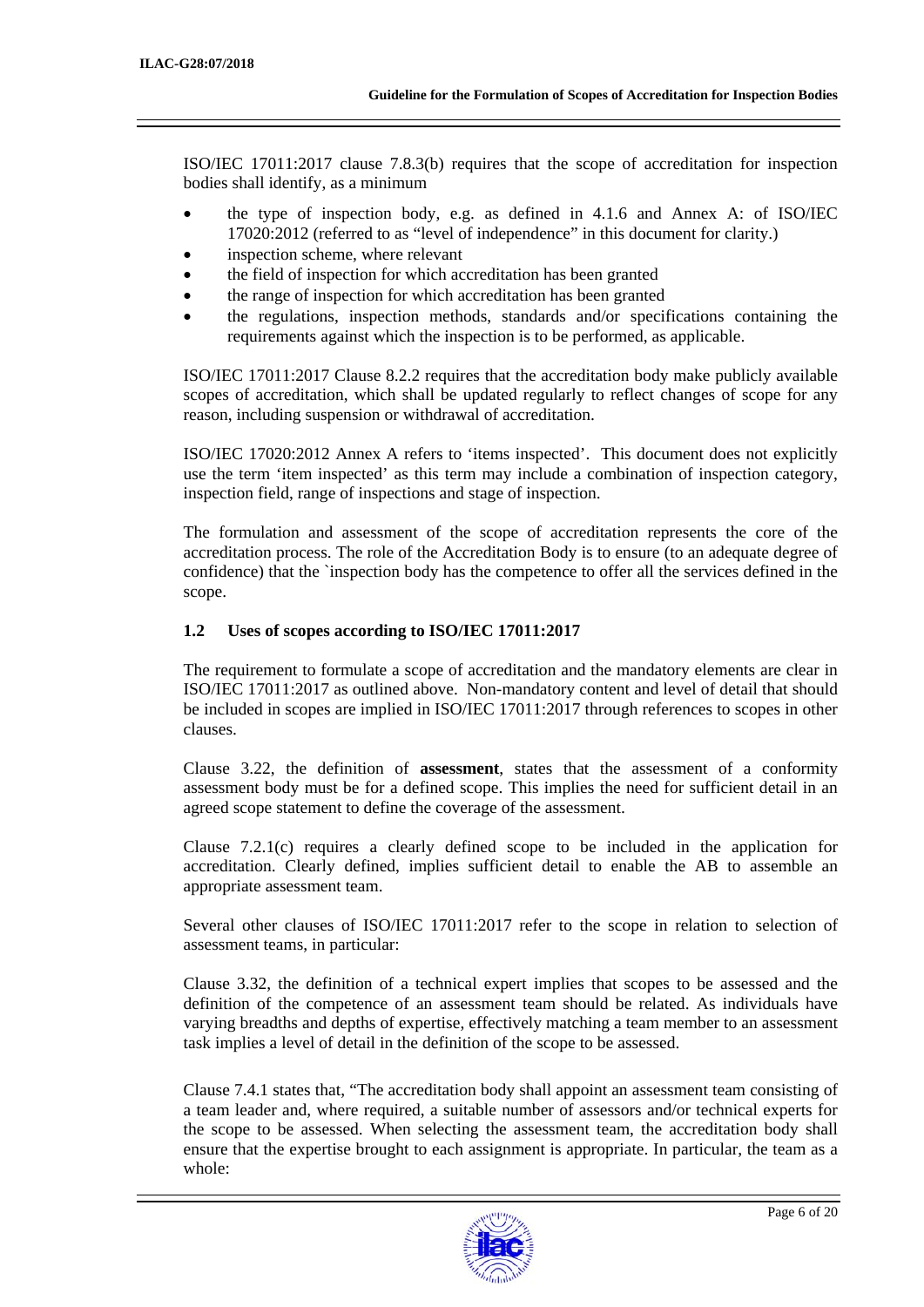- a) shall have appropriate knowledge of the specific scope of accreditation;
- b) shall have understanding sufficient to make a reliable assessment of the competence of the conformity assessment body to operate within its scope of accreditation."

If the scope of accreditation is not defined precisely enough it is difficult to demonstrate that clause 7.4.1 has been met.

#### **1.3 Other uses of scopes**

Scopes are also used for the following purposes by various parties and these uses should be considered where appropriate when compiling scope statements

- For clients of inspection bodies to find an inspection body that is currently accredited for specific inspections
- For Accreditation Bodies to define the extent and limits of accreditation granted
- For inspection bodies and other interested parties to define what the inspection body can and cannot claim accreditation for
- For regulators/specifiers and scheme owners to know that their requirements are covered by accreditation

#### **1.4 References**

| <i>ISO/IEC 17011:2017</i> | Conformity assessment - Requirements for accreditation bodies<br>accrediting conformity assessment bodies  |
|---------------------------|------------------------------------------------------------------------------------------------------------|
| <i>ISO/IEC 17020:2012</i> | Conformity Assessment - Requirements for the operation of various<br>types of bodies performing inspection |
| <i>ILAC P15:07/2016</i>   | Application of ISO/IEC 17020:2012 for the Accreditation of<br><b>Inspection Bodies</b>                     |

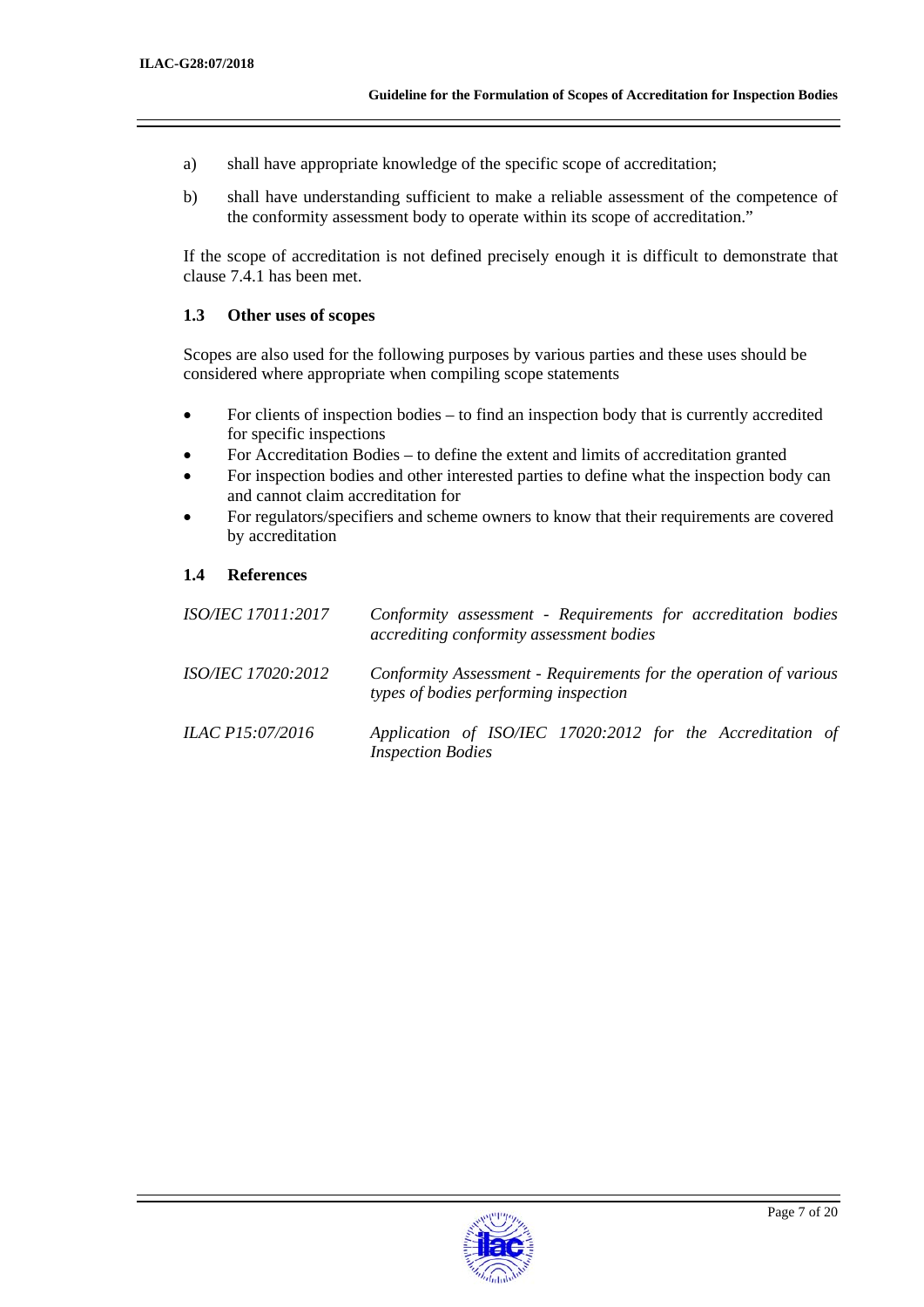# **2. THE DEFINITION OF THE SCOPE OF ACCREDITATION**

## **2.1 Scope description**

The scope of accreditation describes the extent and limitations of competence as determined through accreditation assessments.

The scope of accreditation must be defined in sufficient detail to accurately inform interested parties such as inspection bodies, accreditation bodies, regulators, scheme owners and clients of inspection bodies what areas of inspection benefit from the assurance of independent assessment of competence.

Definition of scope components used in this guidance document

These definitions are intended to clarify terms used in ISO/IEC 17020:2012, but which are not defined in the Standard. The term 'type of inspection' is not defined in this document because where it is used in clause 6.1.2 of the Standard it is understood to be a general term encompassing other characteristics of inspections. It is also not a preferred term because of the potential confusion with other uses of the word 'type'.

# **Type of inspection body**

Each scope item should be classified with a level of independence in accordance with the Type A or B or C definitions in ISO/IEC 17020:2012 Annex A in order to be accredited.

A specific scope item cannot have more than one independence type.

#### Note:

ISO/IEC 17020:2012 refers to inspection bodies being designated as type A, B or C based on their demonstrated level of independence. This document recognises that an inspection body may have different levels of independence for different scope items according to the criteria in ISO/IEC 17020:2012 Annex A. This guidance does not require individual scope items to be designated as Type A, B or C but accepts that this may be appropriate in some circumstances.

#### **Inspection category**

Inspection category refers to the nature of the item inspected, as listed in the definition of inspection in ISO/IEC 17020:2012 i.e. **product, process, service,** or **installation**. See note on inspection categories at the end of this guidance document for further clarification.

# Note:

The term "inspection category" is used in this document as a heading in the compilation of scopes only. The available categories are limited to those listed in the ISO/IEC 17020:2012: 3.1 definition of inspection. Understanding of these categories is further clarified by Note 1 following the definition of inspection, clauses 3.2, 3.3 and 3.4 of ISO/IEC 17020:2012 and clause 3.1a of ILAC P15.

The use of the term "inspection category" does not add any requirements or complexity, it is simply a collective term representing the four words highlighted in the definition of inspection in ISO/IEC 17020:2012.

The importance of these four "categories" is that examination of anything that cannot be "categorised" as a **product, process, service** or **installation** is outside the definition of

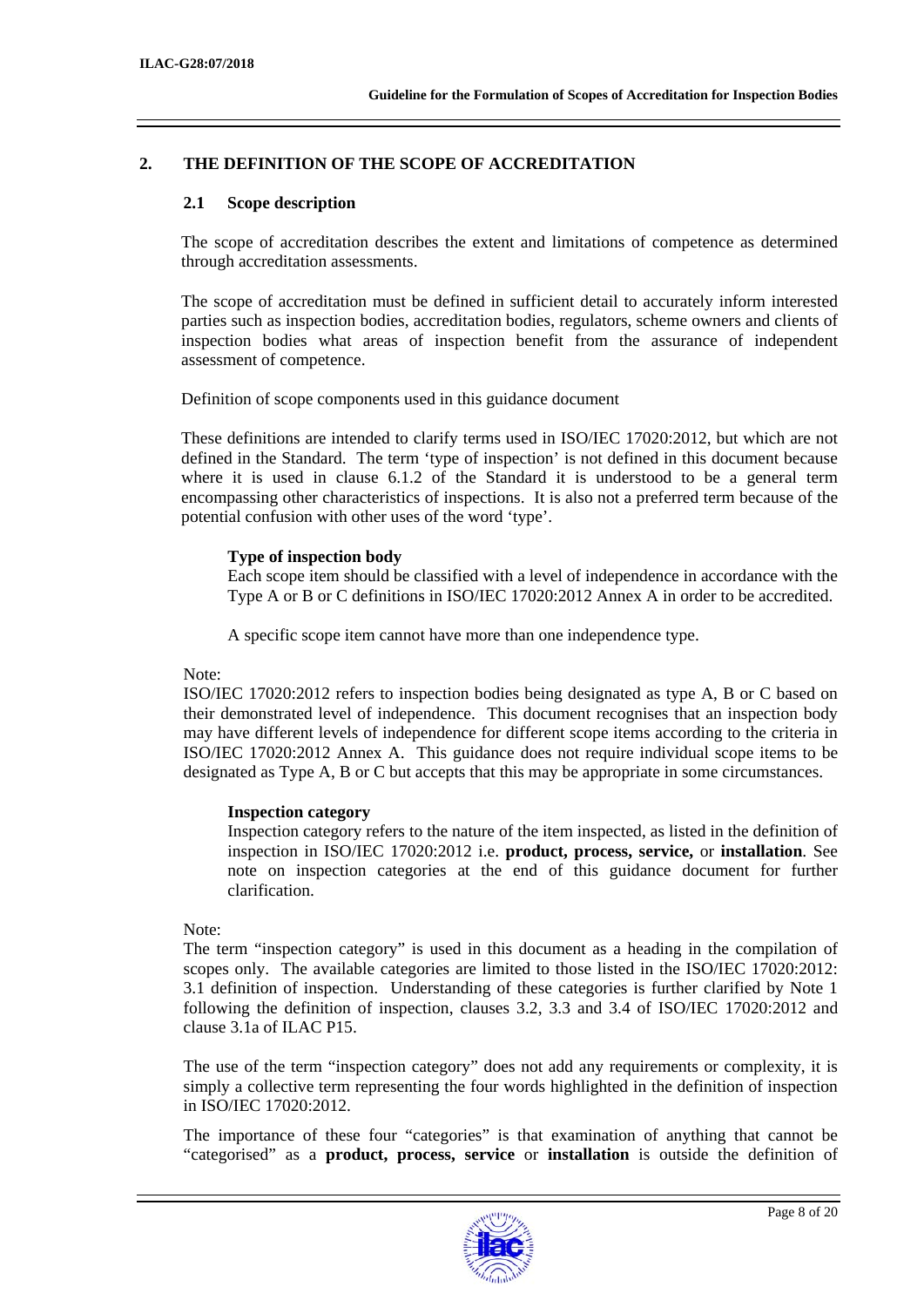inspection and therefore cannot be accredited as inspection in accordance with ISO/IEC 17020:2012.

#### **Inspection field**

A broad area of activity in which inspection is used. Inspection fields may be divided into sub-fields where appropriate. (See table 1 for examples)

#### *Note:*

*This guidance document does not limit the number of levels of subdivision of inspection fields. Generally, subdivision of fields represents a reduction of risk. Subdivisions may be used to systematically refine the definition of the products, processes, services or installations covered by the scope of accreditation. Subdivisions of inspection fields may be used to define different inspection activities on a particular product, process, service or installation.* 

*Subdivisions of inspection fields should not be used to define different stages or categories of inspection as these are distinct concepts in this document.* 

#### **Range of inspection**

Limits on inspection work within an inspection field or sub-field delimited by appropriate textual or numeric parameters. (See table 1 for examples) If an inspection body has demonstrated competence, to inspect all items included in the fields and subfields listed, there is no need for a range to be quoted.

#### *Note:*

*The range of inspection is used to place limits on the items inspected within those represented by an inspection field or sub-field. The range is generally the most detailed parameter defining the items that may be inspected under a specific accreditation scope item.* 

#### **Stage of inspection**

The point in the life cycle of a product, process, service or installation at which inspection takes place. (See table 1 for examples)

#### *Note:*

*Stages of inspection are relevant when different inspection competencies (knowledge, skills and experience) are required for inspections of the same inspected item at different times. Stages of inspection should be used only when relevant.* 

# **Inspection requirements**

Criteria against which conformity is assessed by inspection. (See table 1 for examples)

#### *Note:*

*Inspection requirements are most commonly expressed in published standards, regulations, inspection scheme rules, inspection methods or contractual requirements but may also be general requirements such as safety or fitness for purpose, based on professional judgement.*

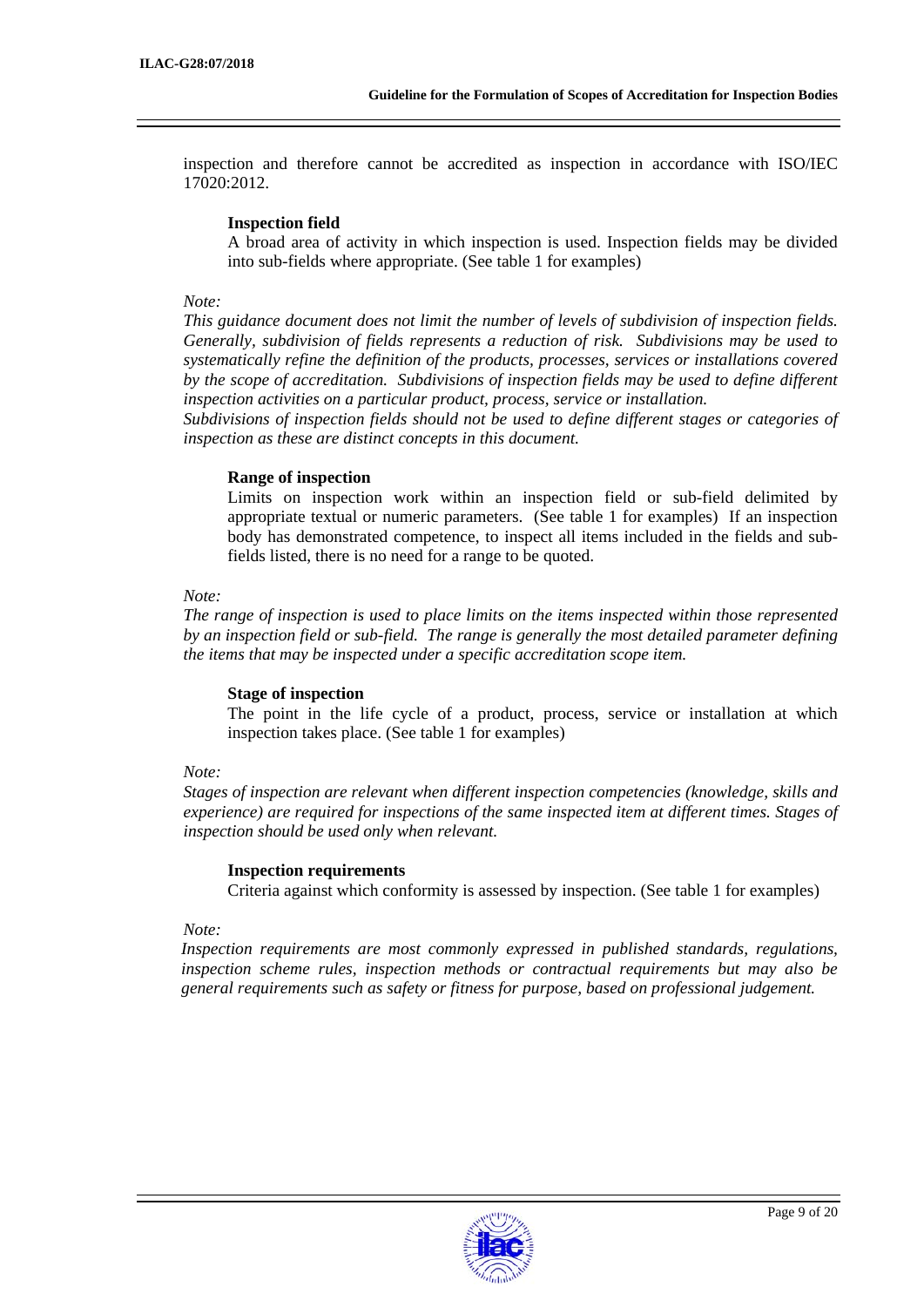# **2.2 Multi-location inspection bodies**

Some inspection bodies offer inspection services from multiple physical or virtual locations, but do not offer the same scope of accredited inspection services from all locations. It is important that ABs, inspection bodies and users of inspection services understand clearly which inspection activities are offered as accredited services from each location. ABs should ensure that their scopes clearly represent the extent and limits of the services that are subject to accreditation assessments.

#### **2.3 In-house calibration of measuring equipment**

When an inspection body is permitted by an AB to calibrate measuring equipment, used during inspection, in-house, this activity should not be included in the scope of accreditation.

*Note:* 

*ISO/IEC 17020 accreditation is not appropriate for organisations providing instrument calibration as a service.* 

#### **2.4 Measurements as an integral part of inspections**

Some inspections include measurement, such as hydrostatic pressure measurements or temperature measurements. An inspection body may perform such measurements, provided they are a documented part of an accredited inspection and they have demonstrated the competence and capability to do the measurement. As an integral part of an accredited inspection the measurement should not be explicitly included in an ISO/IEC 17020:2012 scope.

If the inspection body performs the measurement activity in contexts other than as part of inspections covered by its scope of accreditation, it cannot claim accreditation for the measurement activity alone under ISO/IEC 17020:2012.

# **2.5 Limitation of scope**

Clause 3.1 of ISO/IEC 17011:2017, the definition of accreditation, is clear that accreditation is limited to those specific conformity assessment tasks which an organisation has demonstrated competence to perform. "It is therefore not appropriate to include a conformity assessment task in a scope of accreditation, where the conformity assessment body is unable to demonstrate the relevant competence." ILAC P15: Clause 6.3.1b; however, indicates that it is possible to include in the scope of accreditation the inspection or assessment of evidence, including results or reports provided by third parties, in order to make a conformity assessment decision. In this case the inspection of specified types of evidence, such as reports or records, is an inspection in its own right.

When deciding the level of detail to be included in scopes of accreditation an accreditation body should consider the needs of all stakeholders and both the value and risks associated with the level of detail provided.

# **2.6 Consistency of scopes**

It is considered good practice for accreditation bodies to express scopes using standard words, phrases, concepts, definitions or other means, as far as is practicable. This practice encourages consistency and impartiality in the expression of scopes, for organisations offering equivalent services, and also improves search functions.

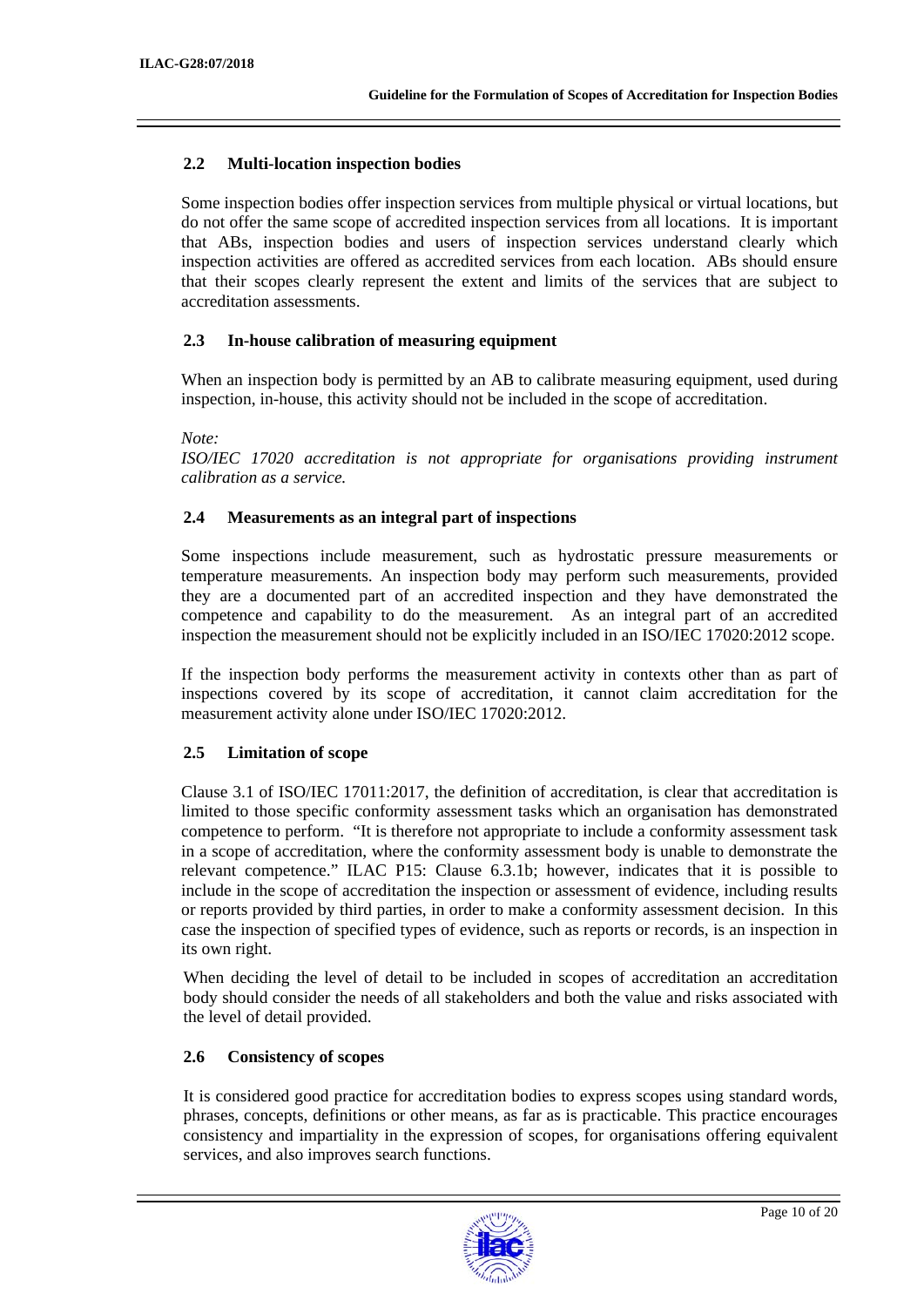# **2.7 Components of an inspection scope**

The scope of inspection accreditation is typically defined by parameters such as those described in Table 1.

Not every area of inspection will need all of these parameters and some areas of inspection may need additional parameters.

Where the expression of the scope of accredited activities is stipulated in a scheme document this should be followed.

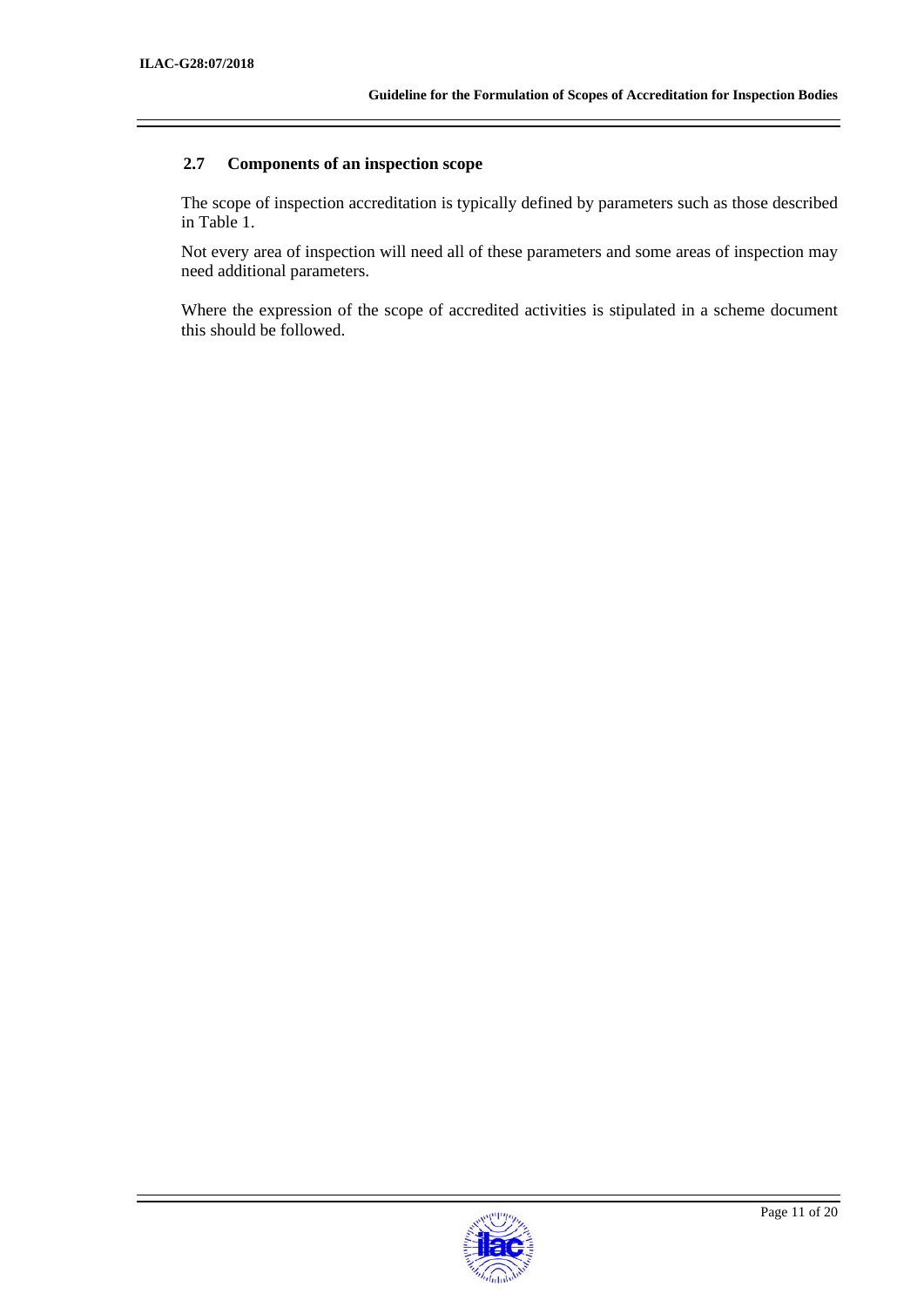| Parameter                                                                                                                                                                                                                                                                       | Comment/explanation                                                                                                                                                                                                                                                                                                                                                                                                            |
|---------------------------------------------------------------------------------------------------------------------------------------------------------------------------------------------------------------------------------------------------------------------------------|--------------------------------------------------------------------------------------------------------------------------------------------------------------------------------------------------------------------------------------------------------------------------------------------------------------------------------------------------------------------------------------------------------------------------------|
| a) Type $(A, B, or C)$<br>(as defined in ISO/IEC 17020:2012 Annex A)                                                                                                                                                                                                            | accredited inspection activity<br>Each<br>meet the<br>requirements<br>of<br>must<br>ISO/IEC 17020:2012: Annex A.<br>It is possible for different inspection<br>activities performed by the<br>same<br>inspection body to have different A, B<br>or C types.                                                                                                                                                                    |
| b) Inspection category<br>i.e. product, process, service, or installation<br>(as listed in the ISO/IEC 17020:2012 definition<br>of inspection)                                                                                                                                  | accredited<br>To<br>ISO/IEC<br>be<br>to<br>17020:2012 inspection activities must<br>attributable<br>to one<br>of these<br>be<br>categories.<br>See Notes on inspection categories and<br>terminology following this table.                                                                                                                                                                                                     |
| $c)$ Inspection field<br>Engineering,<br>agriculture,<br>e.g.<br>cargo,<br>commodities, manufactured products etc.<br>Example subdivisions of the field of engineering:<br>Mechanical<br>Structural<br>Electrical                                                               | The 'inspection field' is a broad area<br>of inspection work and is required by<br>ISO/IEC 17011:2017 clause 7.8.3(b).<br>Accreditation bodies may choose to<br>use as many levels of subdivision of<br>fields as they consider appropriate for<br>the areas of accreditation they offer.                                                                                                                                      |
| Chemical<br>Example of subdivisions of Mechanical<br>Engineering<br>Pressure equipment<br>Cranes and lifting gear<br>Rotating machinery                                                                                                                                         | Accreditation bodies should be aware<br>of the dangers of granting simple<br>scopes of accreditation that cover wide<br>fields of inspection. The implication is<br>that the accreditation body has done<br>sufficient assessment to justify their<br>decision that the inspection body is<br>competent to perform all inspections<br>that could be covered by the inspection<br>field descriptions in the published<br>scope. |
| d) Range of inspection<br>range is generally the most detailed<br>The<br>parameter defining the items that may be<br>inspected under a specific accreditation scope<br>item.<br>Example of a range of inspection within the sub-<br>field of Cranes and sub-field Gantry Cranes | 'range of inspection' defines<br>The<br>limits of competence within a field or<br>sub-field.<br>Where no range is stated this implies<br>that the inspection body is competent<br>to inspect all objects of inspection that<br>fall within the field or sub-field<br>description.                                                                                                                                              |

Table 1: Typical parameters for describing the scope of accreditation for inspection (see also application note in ILAC P15:5.1.3a.)

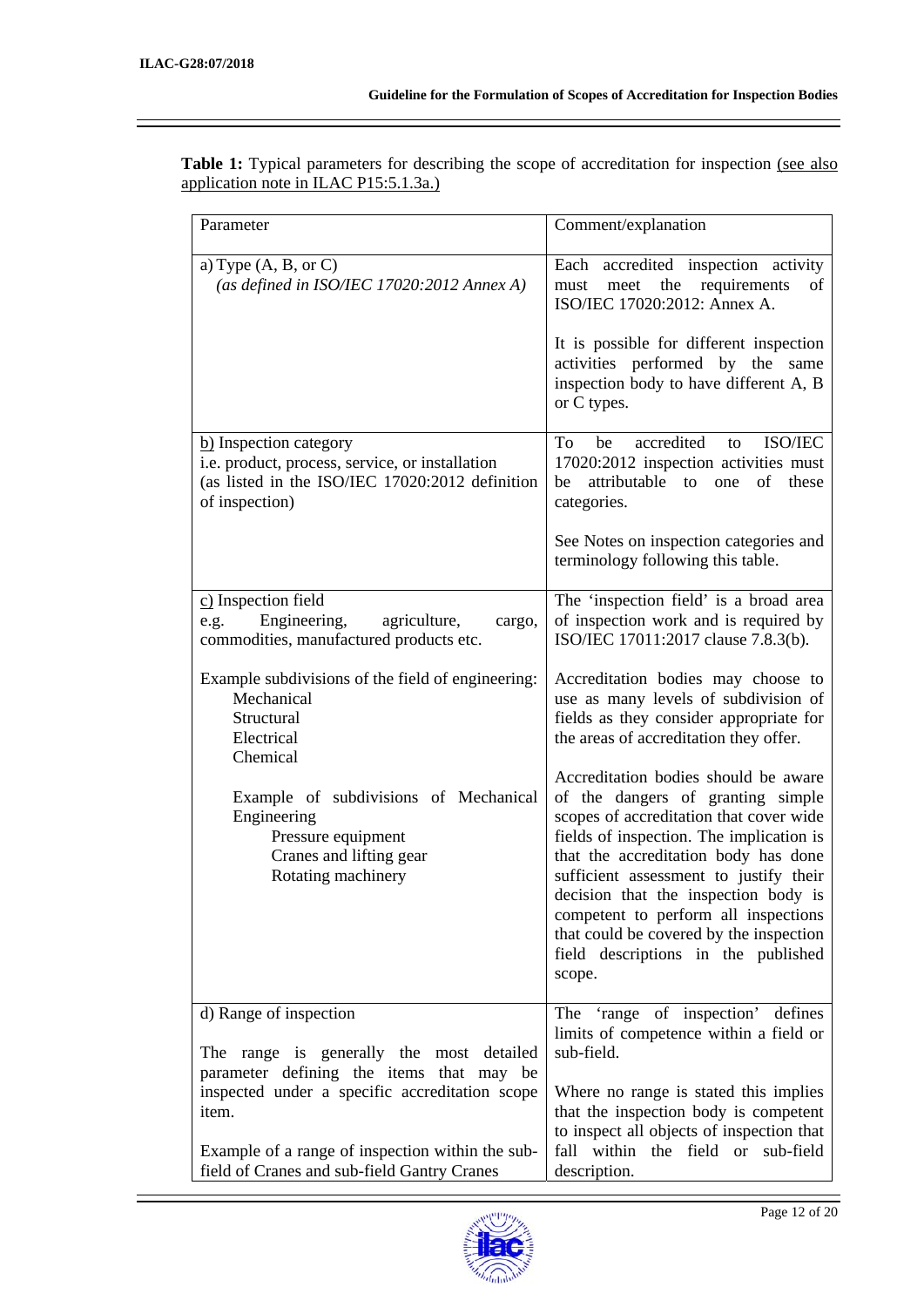| $<100T$ SWL                                                                                                                                                                                                                                                                                                          |                                                                                                                                                                                                                                                                                                                                                                                                                            |
|----------------------------------------------------------------------------------------------------------------------------------------------------------------------------------------------------------------------------------------------------------------------------------------------------------------------|----------------------------------------------------------------------------------------------------------------------------------------------------------------------------------------------------------------------------------------------------------------------------------------------------------------------------------------------------------------------------------------------------------------------------|
| e) Stage of the product at which inspection takes<br>place.<br>e.g. design stage, type examination, initial<br>inspection, fabrication, installation, in-service<br>inspection, repair or alteration, surveillance<br>during manufacture, planting, harvest, storage,<br>shipping (including container filling) etc. | Terms for stages at which inspection<br>takes place may vary from industry to<br>industry. In some cases there may be<br>no stages. Stages are needed when<br>different inspector competencies are<br>required at different stages of a<br>product.                                                                                                                                                                        |
| f) Inspection requirements or criteria.                                                                                                                                                                                                                                                                              | Inclusion of inspection criteria is<br>required by ISO/IEC 17011:2017:<br>clause $7.8.3(b)$                                                                                                                                                                                                                                                                                                                                |
| Unambiguous<br>reference<br>standards,<br>to<br>specifications<br>(including client or in-house<br>specifications<br>and, where<br>necessary,<br>to<br>inspection methods), regulations, inspection<br>schemes or other documents that contain<br>against which inspection<br>requirements<br>is<br>performed.       | Where necessary, to avoid ambiguity,<br>scopes of accreditation should include<br>the date, revision numbers or other<br>unique identifiers of standards, parts of<br>standards,<br>regulations, contractual<br>requirements, scheme rules etc.<br>Where there are large numbers of<br>similar standards or specifications that<br>require the same competence, these<br>may be grouped using appropriate<br>summary text. |
| Where there are no published standards or<br>specific criteria against which compliance is<br>judged the term "general requirements" may be<br>used.                                                                                                                                                                 |                                                                                                                                                                                                                                                                                                                                                                                                                            |
| Examples of general requirements include<br>statements of safety or compliance with good<br>engineering practice which are reliant purely on<br>professional judgement rather than comparison<br>with any published criteria.                                                                                        |                                                                                                                                                                                                                                                                                                                                                                                                                            |

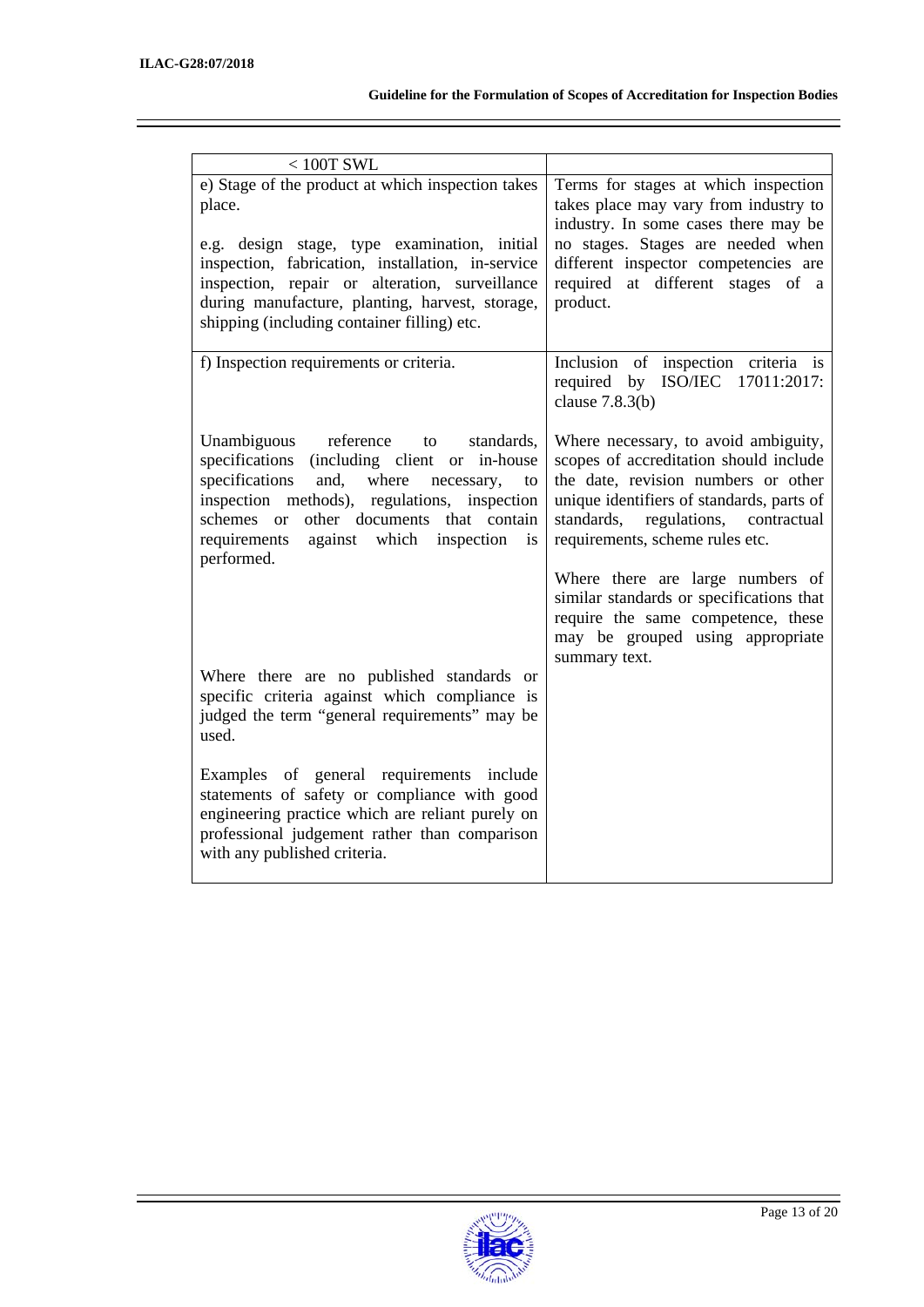#### **Note on inspection categories**

When considering a scope of inspection accreditation the definition of inspection in ISO/IEC17020:2012 is intended to help focus on exactly what the inspection body inspects. The term inspection category is used in this guidance document as a collective term for the four "categories" included in the definition of inspection in ISO/IEC 17020:2012, which are **product, process, service** and **installation**.

An accreditation body should carefully consider which inspection **category** a specific inspection is in, as inspecting a product is very different from inspecting the process used to produce the product or the appropriateness of a product in a particular installation. Assigning the category correctly helps to ensure that appropriate expertise is used during assessments. Stating the category in published scopes also helps potential clients select an accredited inspection body with the specific competencies they require.

#### **Note on inspection category terminology**

Alternative words may be used for these categories e.g. 'commodity', 'report' or any other word that describes the result of a process may be substituted for 'product'. The concepts expressed in the definitions of **product, process, service** and **installation** are important, though different words may be used in different industries or sectors to describe them.

See Annex A for inspection category examples.

See Annex B for scope content examples.

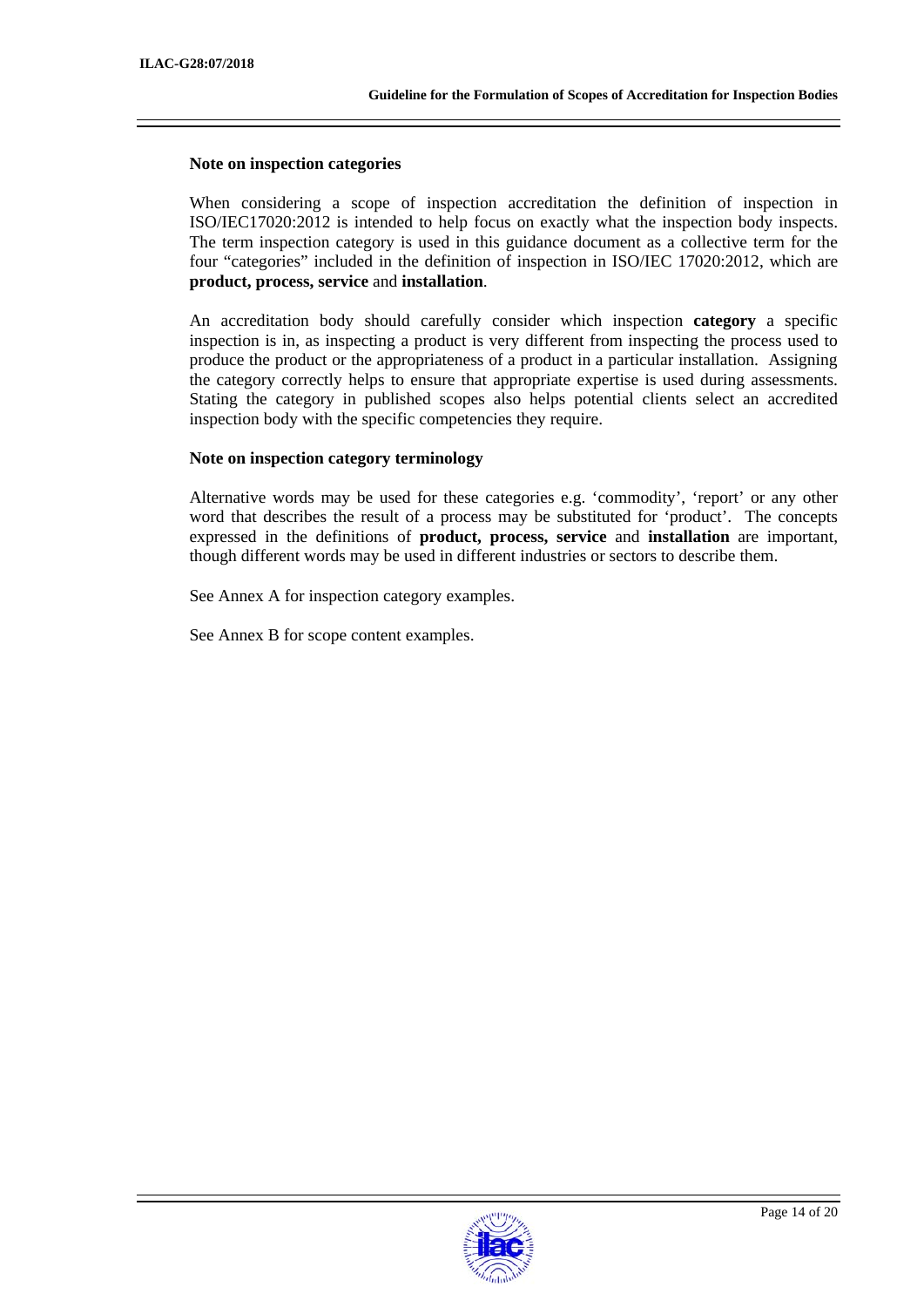#### **Annex A – Inspection category examples**

#### **Inspection category example from the engineering industry**

- A pressure vessel may be inspected during fabrication as a **product** (the result of the process of fabrication) where the conformity assessment decision would be compliance with the approved design;
- The **process** of fabrication of a pressure vessel could be inspected, in which the accredited inspection body witnessed the implementation of a documented process, ensuring that appropriately qualified persons were involved and all records of materials, tests etc. were in place and recorded. This would be closer to a technical audit than a hands on inspection. The conformity assessment decision would be compliance with the approved process.
- A pressure vessel may be inspected as part of an **installation**, in which case the conformity assessment may relate to the safety or appropriateness of a vessel in a particular application, considering the associated equipment and process requirements.
- A pressure vessel may also be inspected as a **product** when in-service. In this case the product would be the result of the pressures, temperatures and materials in the vessel over time and the conformity assessment decision could be the estimated remaining life of the vessel or the current safety of the vessel.

In the four cases above, all of which could be related to the same pressure vessel, the competencies required are very different when inspecting the **product** of fabrication processes, a **process** itself or part of an **installation**. It is important that accreditation bodies differentiate these categories of inspection because, while one inspection body may have all the competencies required to justify a scope of "pressure vessel inspection" another inspection body may have competencies required for only one or two of these categories, in which case a scope of "pressure vessel inspection" would be misleading.

In the two **product** examples above the competencies involved are different because the **stage** at which inspection takes place is different.

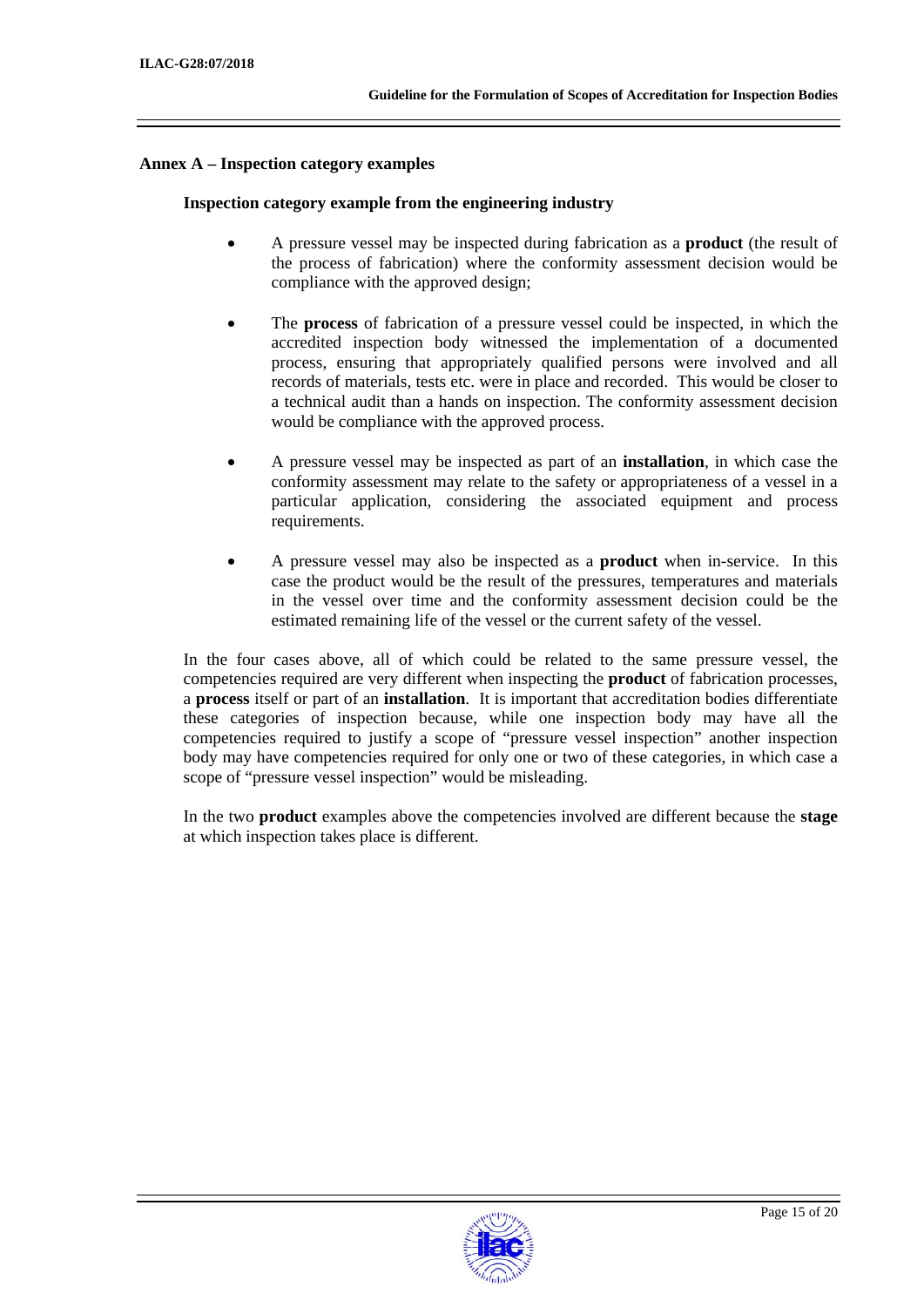#### **Inspection category example from the agricultural industry**

In the agricultural industry the following inspections could all relate to many growing crops.

- Seeds may be inspected before sowing. In this case seeds are the **product** of a natural process and the conformity assessment decision would relate to the correct variety of seed, freedom from contamination, disease, damage etc.
- The **process** of growing crops may be inspected in which case the conformity assessment decision could be to confirm that water management, fertiliser management, pest and disease management etc. were appropriate or were following defined criteria such as those for organic production.
- The **service** provided by a contractor transporting harvested product could be inspected. The conformity decision in this case might include the appropriateness of vehicles to prevent contamination, loss, spoilage etc. and the timeliness of transport in relation to contractual obligations.
- A food storage **installation** could be inspected to check it had appropriate facilities to prevent spoilage or loss, and to facilitate effective traceability and reconciliation of quantities in and out.

These four examples could all relate to the same crop, however; the competencies required of inspectors in each case would be different. In some cases the expertise required would be very specific to the crop in question, in others the competence required may apply to any crop or food product and in yet others the competence required may be related to vehicles, buildings, facilities or contract management and accounting which are not specific to any particular product or commodity.

It is for this reason that establishing which inspection category is appropriate is critically important in choosing an assessment team and also for providing clear and unambiguous information to the inspection body and to clients of accredited inspection bodies, regulators etc.

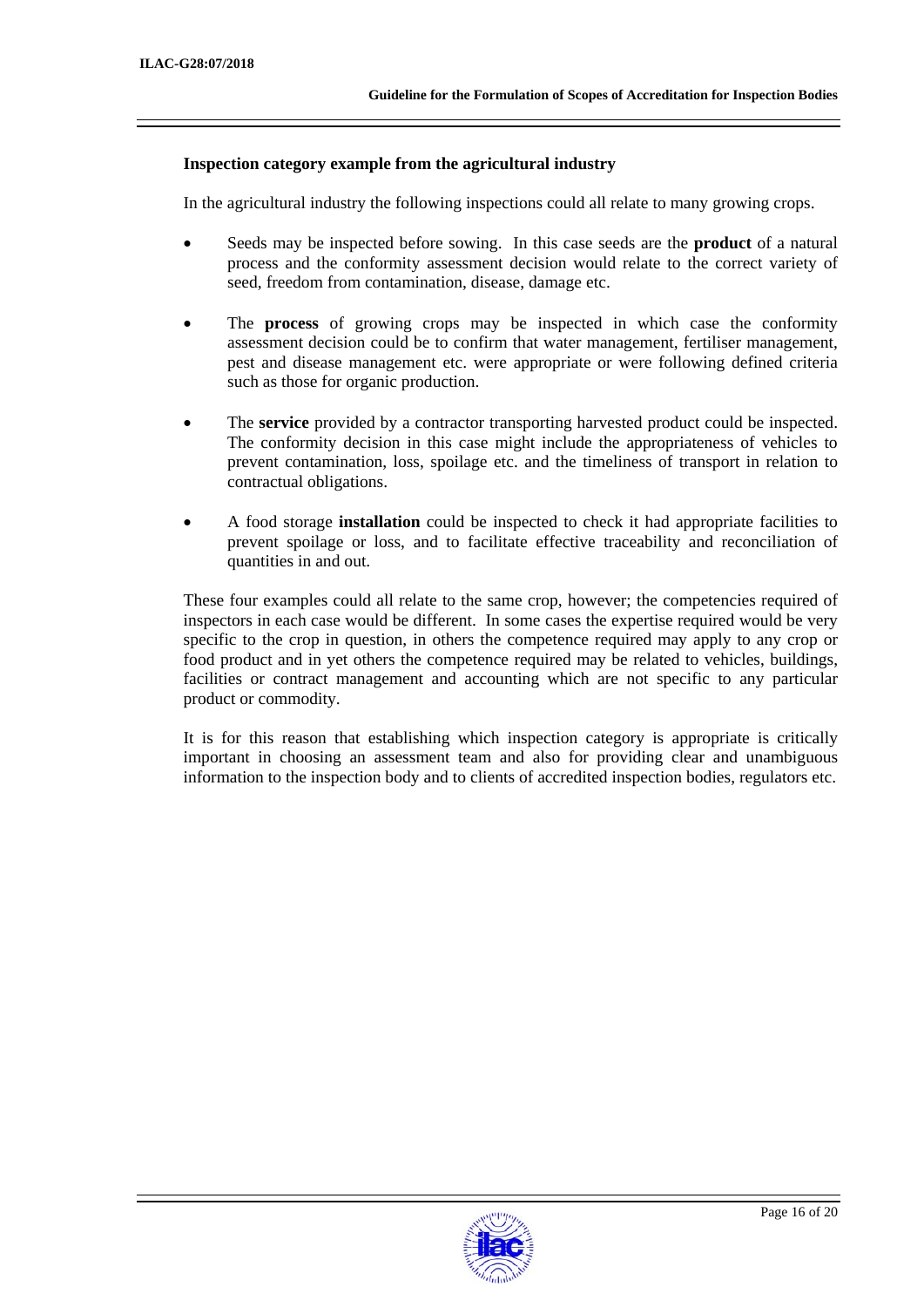#### **Annex B – Examples of inspection scope contents**

Examples in this annex have been annotated to indicate different scope components as described in this document.

Text in *italics* does not form part of the scope statement – it is for annotation and explanatory purposes only.

These examples are **not** intended to provide any guidance on the layout of a scope statement or schedule.

These examples are intended to show how scopes may be formulated using the components detailed in this guidance document.

Many ABs issue separate certificates of accreditation and schedules of accreditation which may be many pages long. Technically a certificate and a schedule to the certificate are one document; however, for clarity this guidance does not imply or suggest that the detailed scope should be presented in a single page document.

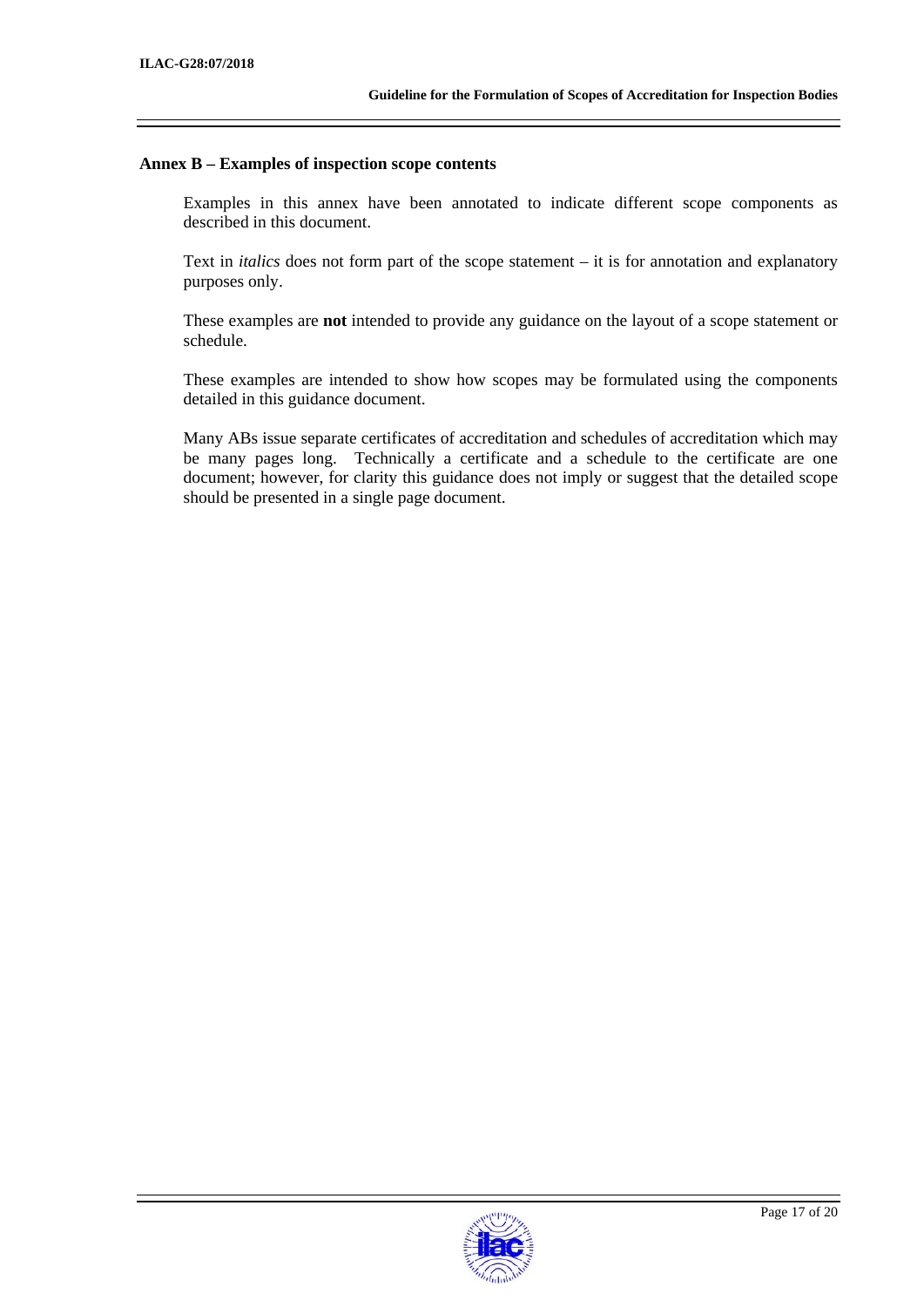#### **Scope example 1**

| Name and logo of Accreditation Body]<br><b>NAME</b> of Inspection Body<br><b>Accreditation No 1234</b> |                                 |                                                                                             |                                |                                                                                                                           |                                                              |
|--------------------------------------------------------------------------------------------------------|---------------------------------|---------------------------------------------------------------------------------------------|--------------------------------|---------------------------------------------------------------------------------------------------------------------------|--------------------------------------------------------------|
|                                                                                                        |                                 | Inspection Body Addresses and contact details                                               |                                |                                                                                                                           |                                                              |
|                                                                                                        | Head Office or primary location | <b>Additional Locations</b><br>(If different from Head Office)                              |                                |                                                                                                                           |                                                              |
|                                                                                                        |                                 | 2<br>3                                                                                      |                                |                                                                                                                           |                                                              |
| Type $(A,B,C)$                                                                                         | Inspection<br>category          | Inspection<br>Field<br>(and<br>sub-fields)                                                  | Range<br>of<br>inspec<br>tions | $% \left( \left( \mathcal{A},\mathcal{A}\right) \right) =\left( \mathcal{A},\mathcal{A}\right)$ of<br>Stage<br>inspection | Inspection<br>requirements or<br>criteria                    |
| $\mathsf{A}$                                                                                           | Product                         | Engineering<br>Mechanical<br>Cranes and lifting gear<br>Mobile Cranes<br>Loose lifting gear | $<$ 100T                       | Fabrication<br>In-service<br>In-service                                                                                   | <b>EN XXXXX.</b><br><b>Regulation Y</b><br>Safety assessment |
| Sub-field<br>Field<br><b>Stages</b><br>Inspection requirements<br>Range<br>Sub-sub-fields              |                                 |                                                                                             |                                |                                                                                                                           |                                                              |

This inspection body is accredited for inspecting specified cranes within the mechanical engineering field for conformity with specific requirements, during fabrication and in service, and for inspecting loose lifting gear for conformance with general safety requirements.

Two stages have been identified for cranes because the competencies involved in inspection during fabrication of a crane and of a crane when in-service are significantly different. This does not preclude an inspector from performing both types of inspection.

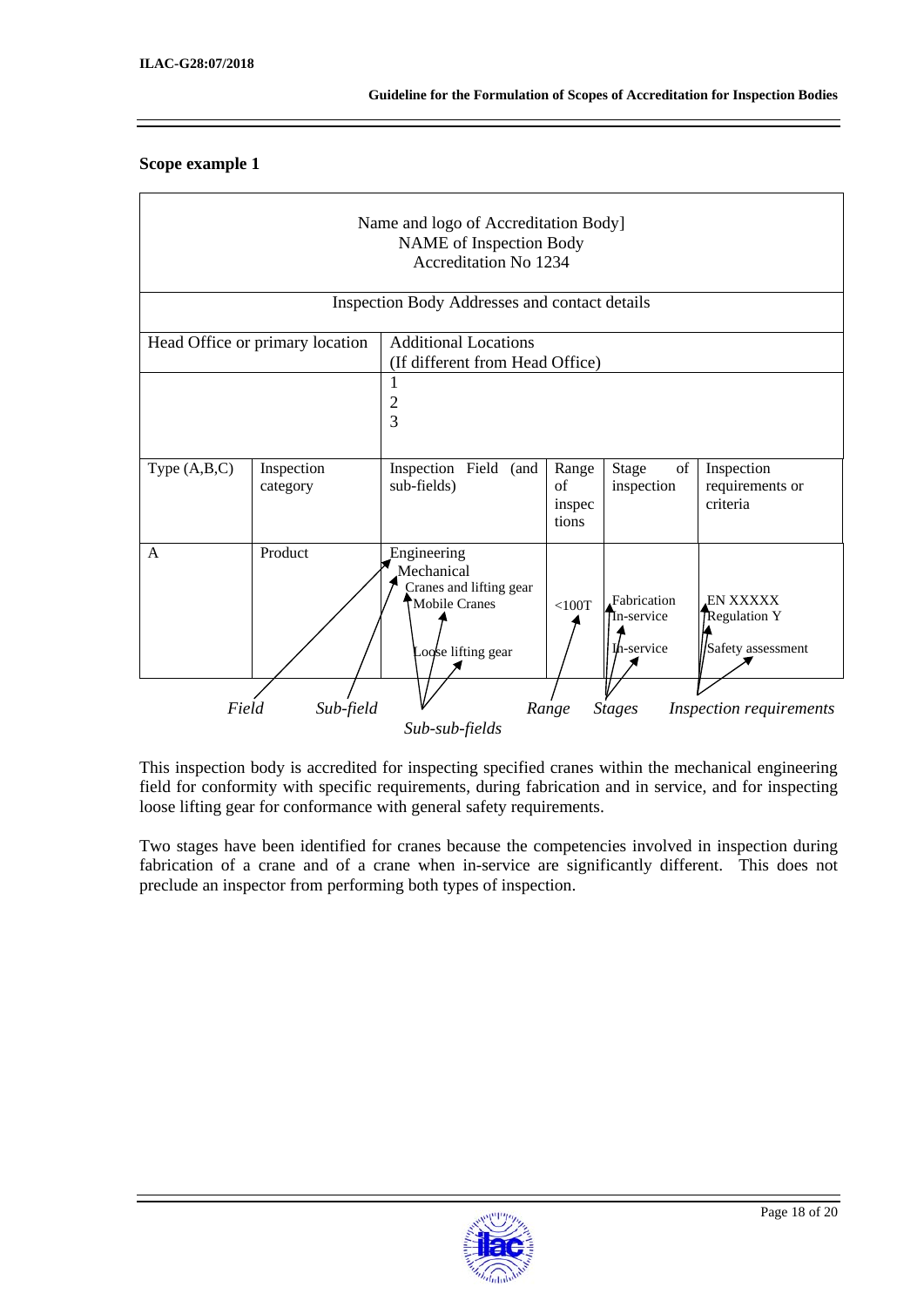## **Scope example 2**

| Name and logo of Accreditation Body]<br>NAME of Inspection Body<br>Accreditation No 1234 |                                               |                                                                           |                         |                        |                                           |  |
|------------------------------------------------------------------------------------------|-----------------------------------------------|---------------------------------------------------------------------------|-------------------------|------------------------|-------------------------------------------|--|
|                                                                                          | Inspection Body Addresses and contact details |                                                                           |                         |                        |                                           |  |
| Head Office or primary<br>location                                                       |                                               | <b>Additional Locations</b><br>(If different from Head Office)            |                         |                        |                                           |  |
|                                                                                          |                                               | 1<br>$\overline{c}$<br>3                                                  |                         |                        |                                           |  |
| Type $(A,B,C)$                                                                           | Inspection<br>category                        | Inspection Field (and<br>sub-fields)                                      | Range of<br>inspections | Stage of<br>inspection | Inspection<br>requirements or<br>criteria |  |
| $\mathsf{C}$                                                                             | Installation                                  | Food and Agriculture<br><b>Containment facilities</b><br>for live animals |                         | Pre-export             | <b>Animal Products Act</b><br>1999        |  |
| $\mathsf{C}$                                                                             | Product                                       | Food and Agriculture<br>Examination of live<br>animals                    | Cattle<br>Poultry*      | Ante-mortem            | Animal Products Act<br>$1999 =$           |  |
|                                                                                          | Field                                         | Sub-field                                                                 | Range                   | <b>Stages</b>          | Inspection requirements                   |  |

This inspection body is accredited for inspecting buildings and facilities for the containment of live animals prior to export and for the inspection of specific types of animal before slaughter.

Both scope sections have been classified under the **field** of Food and Agriculture but the competencies required of the inspectors are completely different and this is reflected in the different inspection **categories**.

In the first instance it has been established that the competencies of inspectors of installations are not dependent on the type of animal the facility is used for and therefore no **range** has been specified.

In the second instance there are different competencies for different types of 'product' (animals) and therefore the **range** has been used to specify the most detailed divisions considered necessary.

\*In this case the range is defined in the inspection requirements document, in other circumstances the types of animal could have been used as a subdivision of the field.